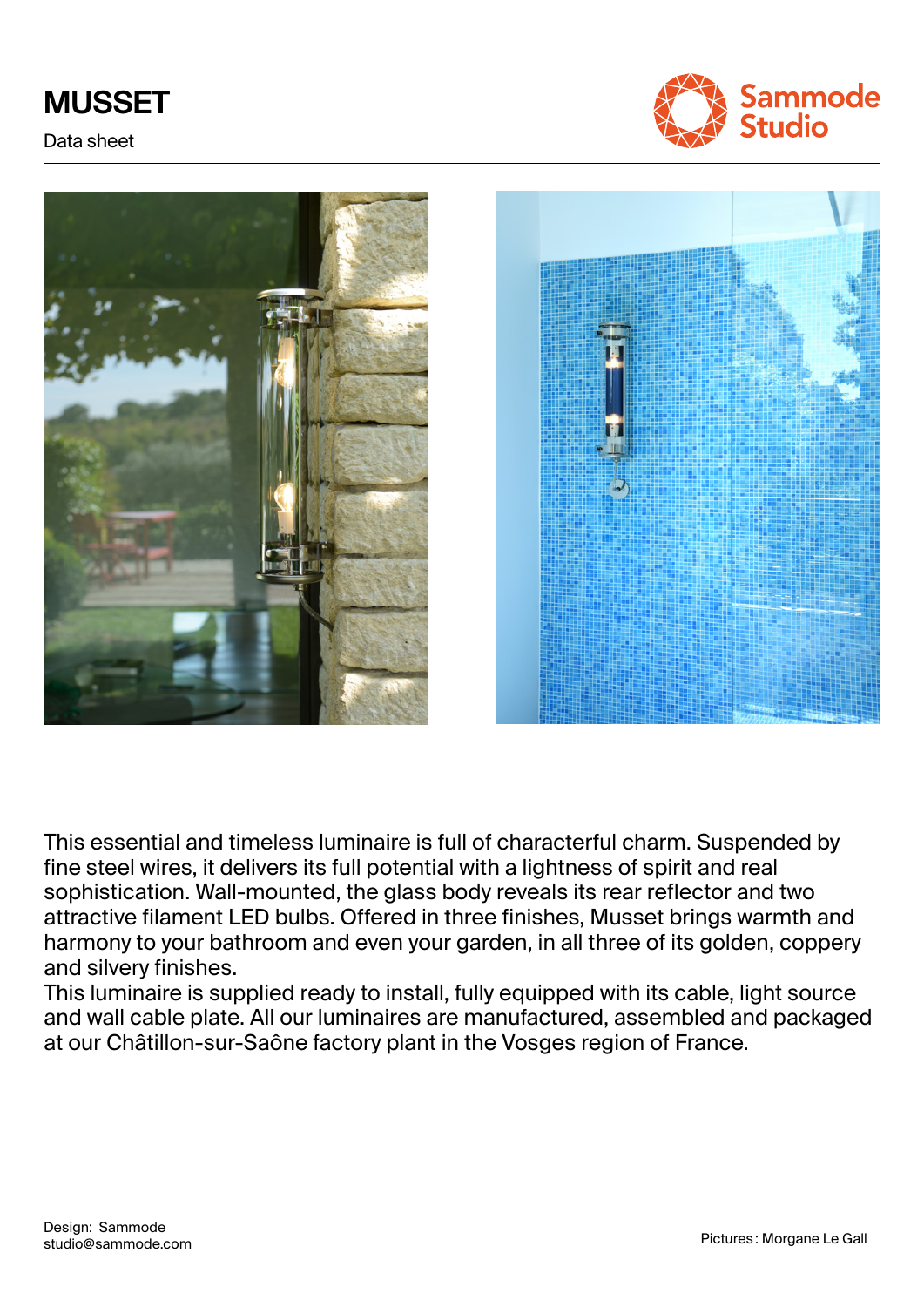# **MUSSET**

Data sheet







Usage drawings :





#### Photometries :



Flux : 550lm / 500lm / 500lm Silver / Gold / Copper



Flux : 500lm / 400lm Brass / Petrol

### **Characteristics**

CL I - 220 V - 2 x E14 matt LED 4W (included) dimmable 2700 K Diameter : 100 mm Length : 520 mm Weight : 1,7 Kg Installation : Wall / Ceiling / Pendant

Protection sign : IP 68 Equipped with cable and cable plate kit Suspension ropes : 2 x 3m included Cable : 3m Design : Sammode

### **Finishes**

#### Reflectors :



### **Materials**

End caps & fixing straps : Stainless steel 316L Body : Borosilicate glass Reflector : Anodised aluminium Braided tinned copper cable

Gaskets : EPDM

### **Options**



Dimmable by smartphone via Casambi app or by traditional ON-OFF switch